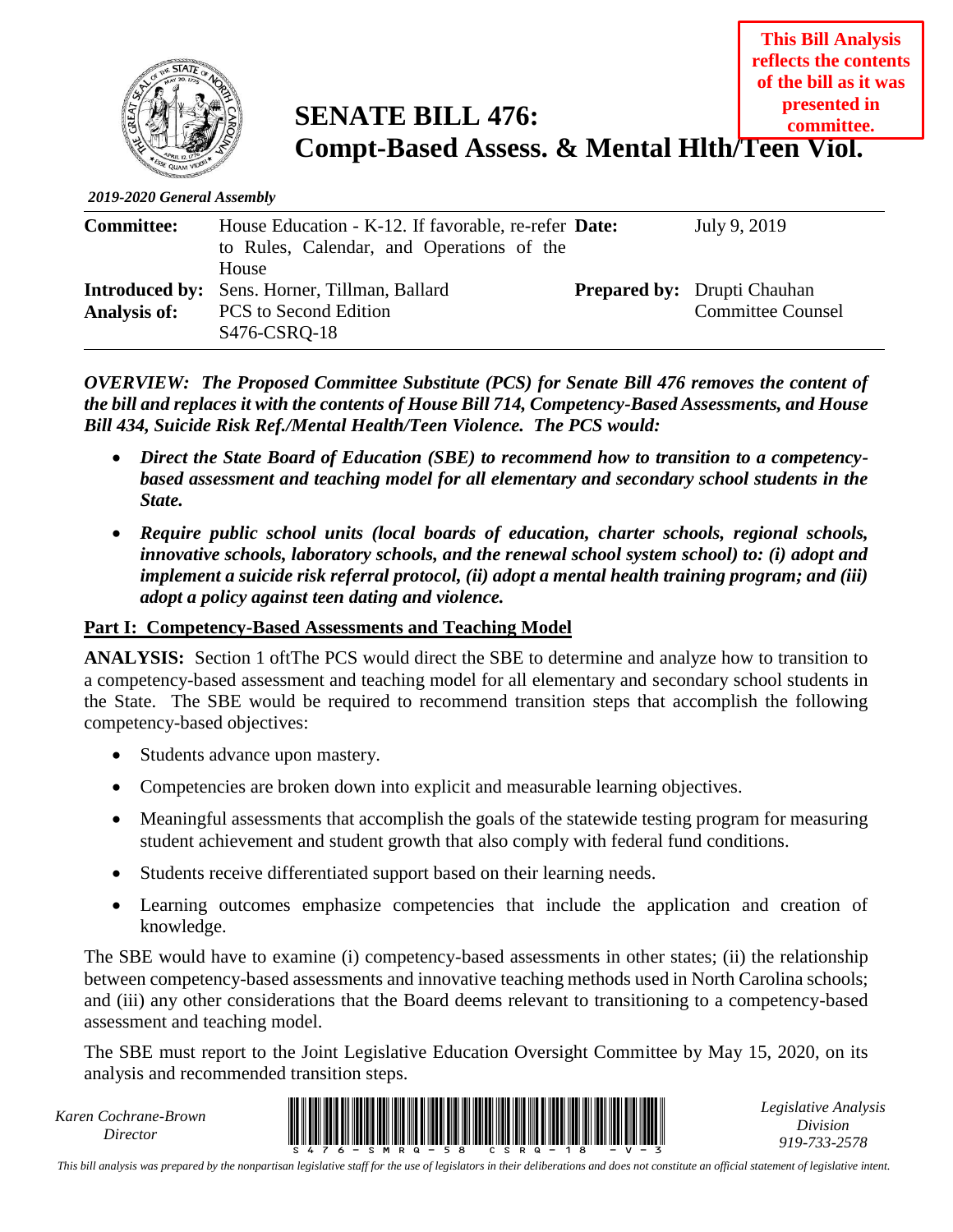# **Senate PCS 476**

*Page 2*

**EFFECTIVE DATE:** The section would become effective when it becomes law.

**BACKGROUND:** Section 8.12 of S.L. 2015-241 stated that it was the intent of the General Assembly to transition to a system of competency-based learning assessments to measure student performance and growth whenever practicable. The SBE was encouraged to evaluate the feasibility of integrating competency-based assessments for use in local school administrative units and as a part of the statewide testing program for measuring student performance and student growth.

### **Part II: Suicide Risk Referral Protocol and Mental Health Training Program**

**ANALYSIS:** Section 2 of the PCS requires public school units to adopt and implement a suicide risk referral protocol and mental health training program for school personnel who work directly with students in grades kindergarten through 12.

The suicide risk referral protocol would be required to, at a minimum, do all of the following:

- Inform school personnel of suicide risk referral procedures, including the provision of training.
- Establish crisis teams.
- Inform school personnel on how to identify and intervene in appropriate situations.

The mental health training program would be required to, at a minimum, address the following topics:

- Youth mental health.
- Suicide prevention.
- Substance abuse.
- Sexual abuse prevention.
- Sex trafficking prevention.

Public school units would be required to periodically review and update the adopted suicide risk referral protocols and mental health training programs.

Nothing in the statutory requirement for the suicide risk referral protocol and mental health training program (G.S. 115C-375.11) would impose an additional duty on any public school unit required to adopt the suicide risk referral protocol and mental health training program, or its employees, to provide referrals, suicide prevention measures, or mental health services to students of the unit. Additionally, no public school unit, members, employees, designees, agents or volunteers would be liable in civil damages to any party for any loss or damage caused by any act or omission relating to the suicide risk referral protocol or mental health training program, unless the act or omission amounts to gross negligence, wanton conduct, or intentional wrongdoing. Further, nothing in the section should be construed to impose a specific duty of care or standard of care on a public school unit.

**EFFECTIVE DATE:** The section would become effective when it becomes law and would require that the suicide risk referral protocol and mental health training program be adopted and implemented by each public school unit by July 1, 2020. The referral protocol and training program must also meet the requirements developed by the Superintendent's Working Group on Health and Well Being, created pursuant to Section 5 of S.L. 2018-32, and be provided to each public school unit by the Superintendent of Public Instruction by October 15, 2019.

**BACKGROUND:** The report of the [Superintendent's Working Group on Health and Well Being](https://www.ncleg.gov/documentsites/committees/JLEOC/Reports%20Received/2018%20Reports%20Received/Recommendations%20from%20Superintendent%E2%80%99s%20Working%20Group%20on%20Student%20Health%20&%20Well-Being.pdf.) created pursuant to Section 5 of S.L. 2018-32 is accessible through the link in this sentence.